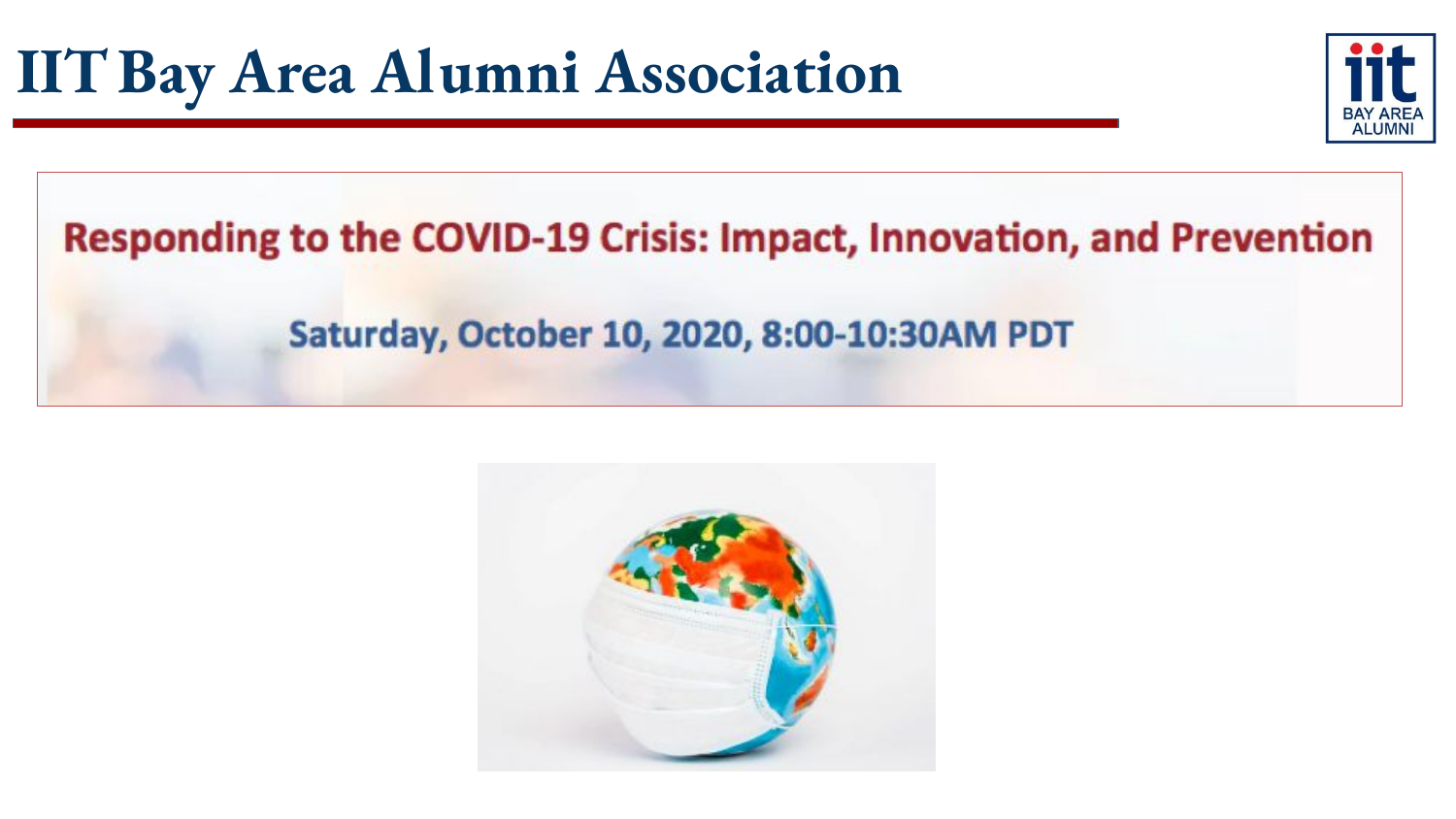# **The COVID-19 Pandemic**





**How do we protect the Physical, Mental, and Economic health of people?**

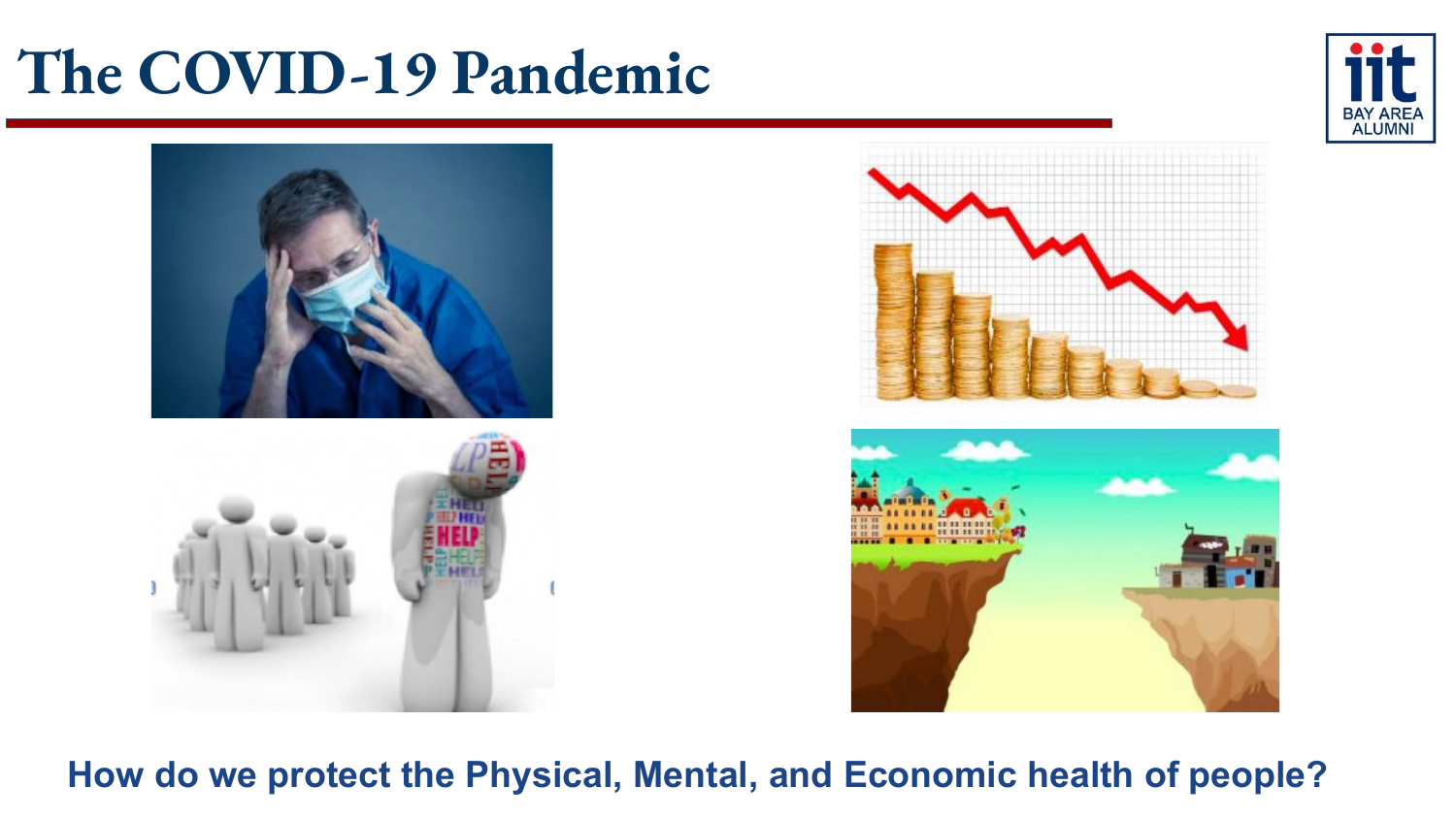# **Responding to the Crisis**

# **Protecting the Physical, Mental, and Economic health of people**



















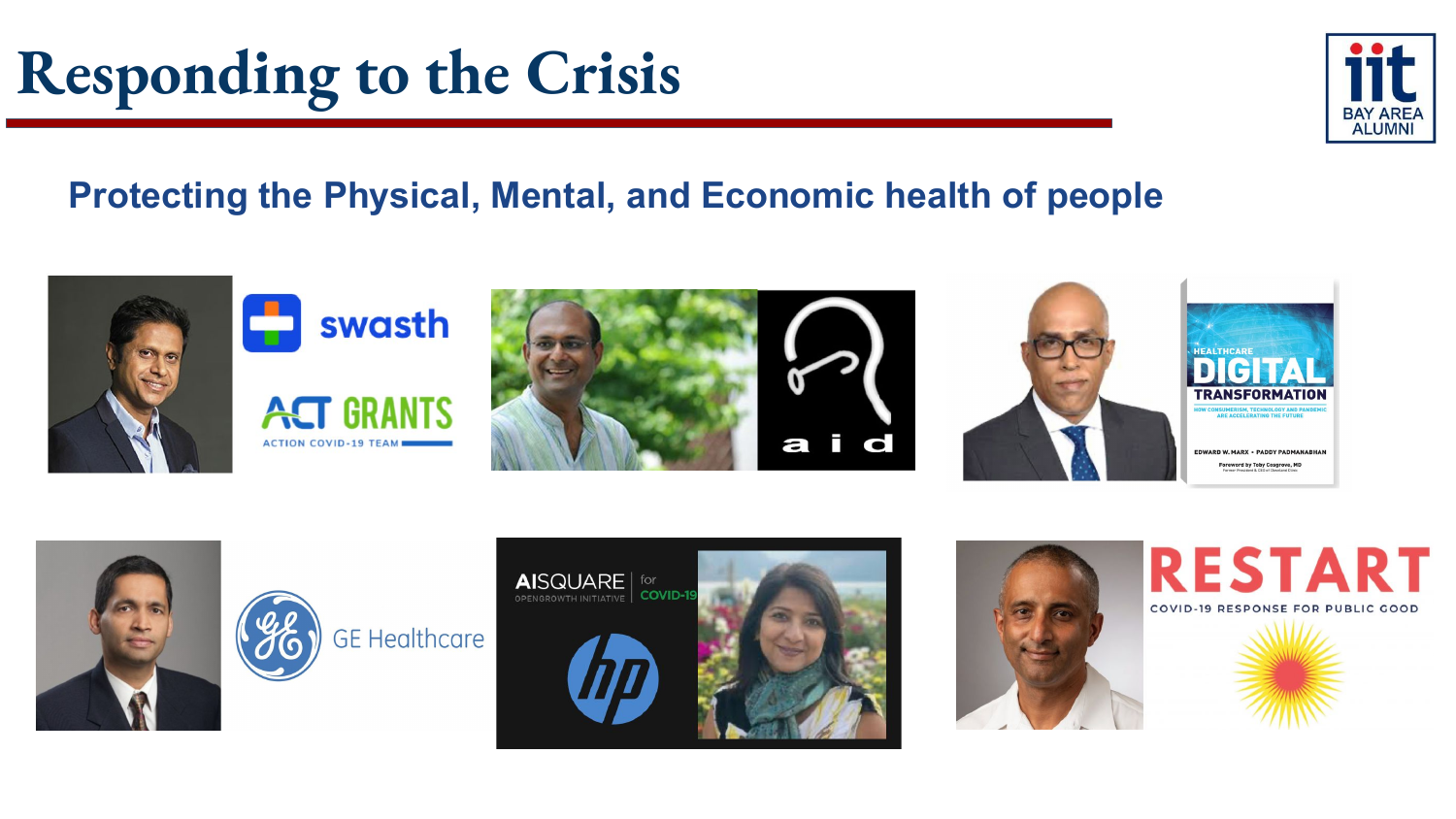



### **Our Community**

| <b>Entrepreneurs</b>   | <b>Innovators</b>              | <b>Non-Profit</b><br><b>Founders</b> | <b>Industry Veterans</b> | Faculty<br><b>Researchers</b> |
|------------------------|--------------------------------|--------------------------------------|--------------------------|-------------------------------|
| <b>Funding Partner</b> | Government/Policy   Volunteers |                                      | <b>Individual Donor</b>  | <b>Corporate Donors</b>       |

*Geographies Industry Verticals*

#### **How can we help?**

|                 | <b>Healthcare</b>                   |              | <b>Community</b>                         |                 |
|-----------------|-------------------------------------|--------------|------------------------------------------|-----------------|
| <b>Software</b> |                                     | <b>Media</b> | <b>Mental Health</b>                     | <b>Online</b>   |
| Trace the       | <b>Scale Testing</b>                | News and     |                                          | <b>Services</b> |
| <b>Outbreak</b> | <b>Medical</b><br><b>facilities</b> | Information  | Help out<br><b>Communities</b>           | E-Learning      |
| Reduce the      |                                     |              |                                          | Job             |
| Spread          | <b>Medical</b><br>Equipment         |              | <b>Map Volunteers to</b><br><b>Needs</b> | Placement       |
|                 |                                     |              | <b>Social Giving</b>                     |                 |
|                 | <b>Treatment R&amp;D</b>            |              |                                          |                 |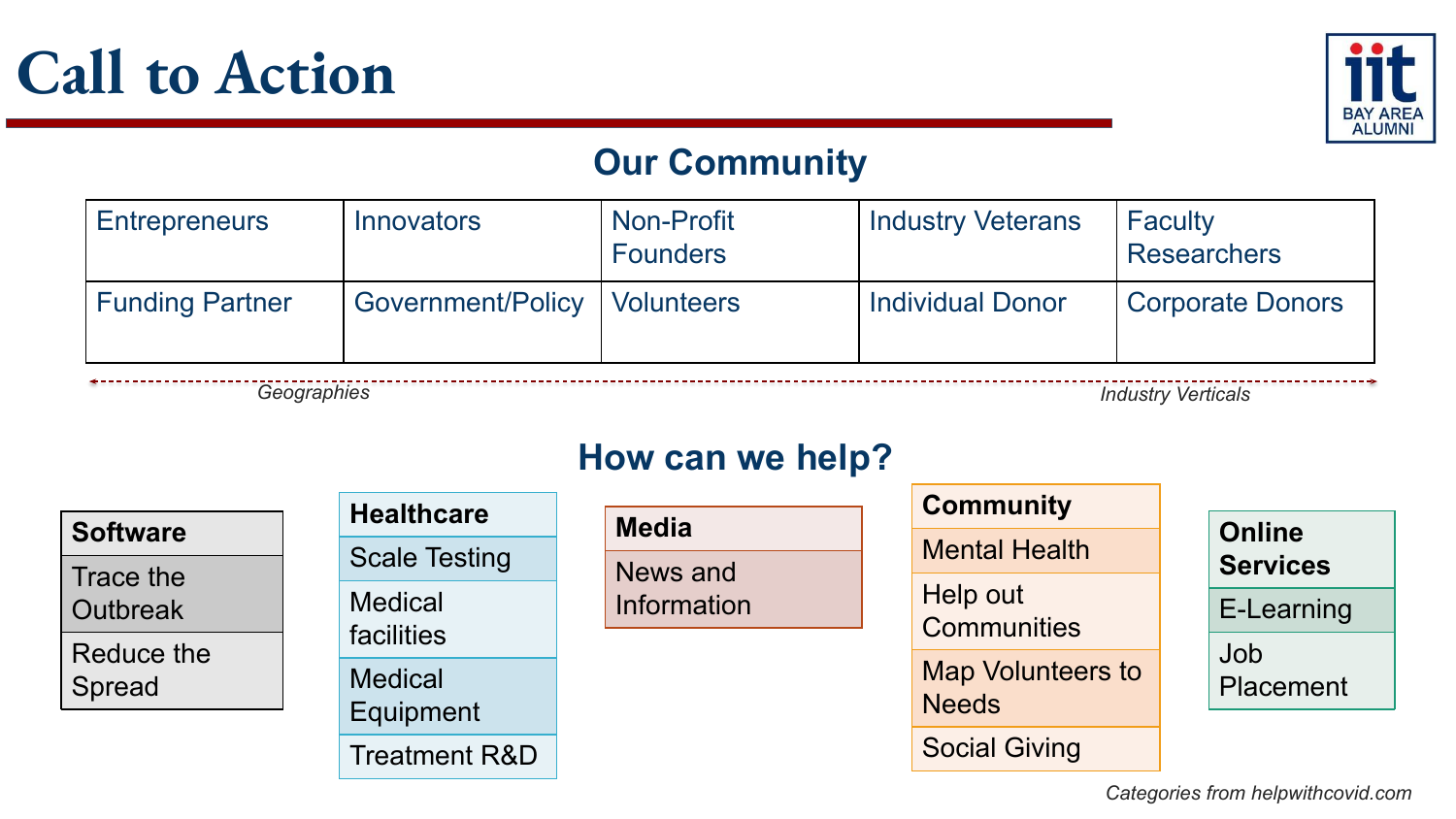

# **Short Term**

- Compact and focused virtual events tech talks & panel discussions
- Enable new services addressing challenges of current scenario job portal, mentorship program, hackathons
- Enable collaboration on virtual platform online networking, tech vertical discussion groups, social entrepreneurship forum, share IIT contributions

# **Long Term**

- Support for startups VC shark tank, help getting into accelerators,
- Support for women entrepreneurs & leaders
- Volunteer support for early stage startup, platform for IIT student startups
- In person social activities luncheons, gala nights, international trips, hiking groups